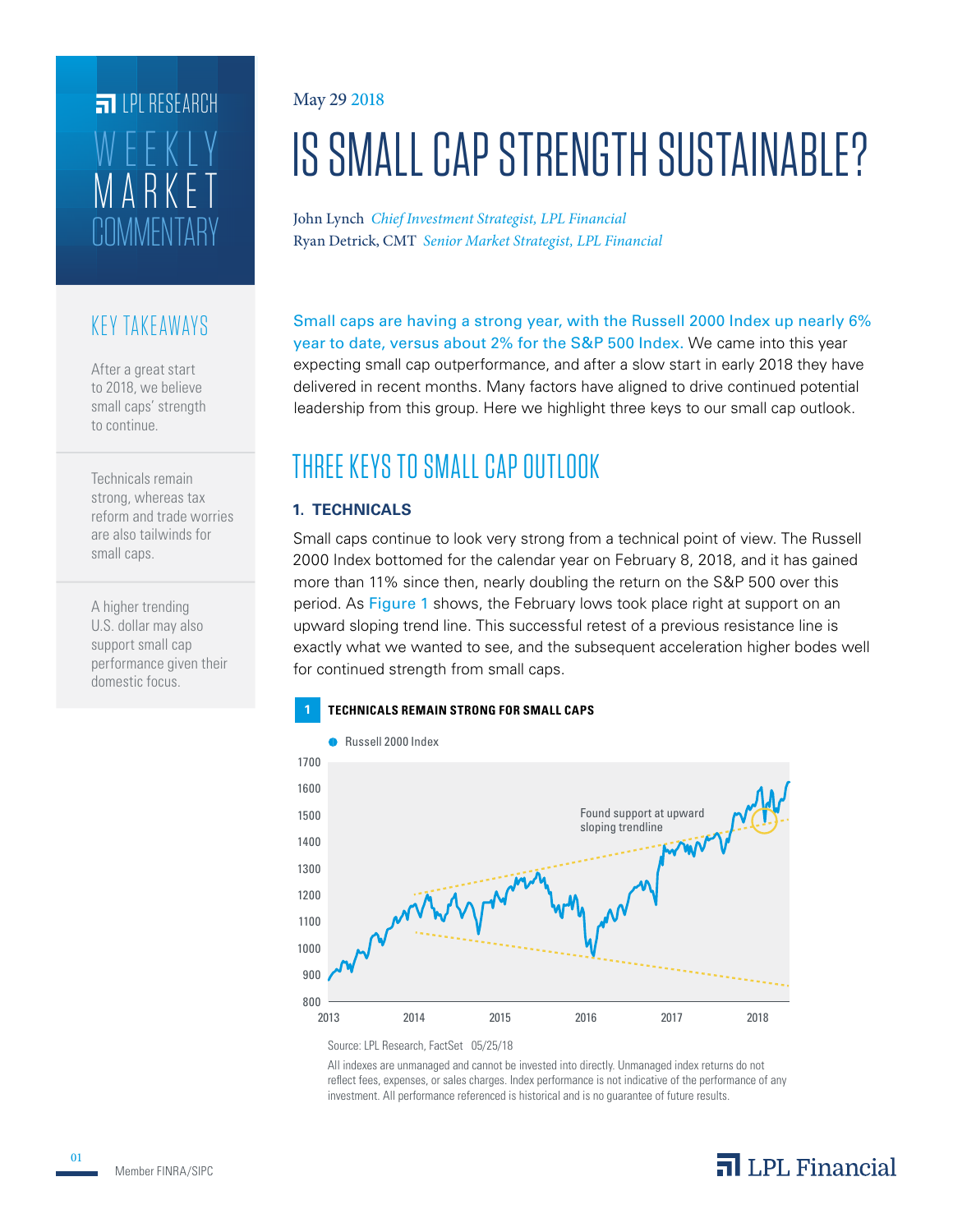Another important clue that the small cap strength may be here to stay is market breadth. One of our favorite measures of market breadth is the advance/decline (A/D) line, a cumulative measure of how many stocks are participating in a market move. From a technical perspective, it is important for sustainable market index moves higher to be confirmed by rising A/D lines. Fortunately, the S&P 600 Small Cap A/D line recently made yet another new all-time high, further confirming small cap strength and increasing the potential for continued new highs [Figure 2].

From a contrarian point of view, small caps also offer an opportunity for suitable investors. According to recent Morningstar data, small cap equity funds have seen outflows for 14 consecutive months. This suggests there could be ample room for flows that could push small caps solidly higher as sentiment improves.



Source: LPL Research, FactSet 05/25/18

All indexes are unmanaged and cannot be invested into directly. Unmanaged index returns do not reflect fees, expenses, or sales charges. Index performance is not indicative of the performance of any investment. All performance referenced is historical and is no guarantee of future results.

The advance/decline line (A/D) is a technical indicator that plots changes in the value of the advance-decline index over a certain time period. Each point on the chart is calculated by taking the difference between the numbers of advancing/declining issues and adding the result to the previous period's value.

Small caps could also be signaling that large caps could eventually make new highs. Earlier in May, the Russell 2000 made a new all-time high, yet the S&P 500 was still more than 5% away from its own new high. The last time this happened was January 2013, and a nice time for equities soon ensued, with small caps leading the way higher. We think small caps' leadership could suggest future strength and potential new highs for large caps.

#### **2. TAXES AND TARIFFS**

#### As we discussed in *Outlook 2018: Return of the*

*Business Cycle*, small caps were one of our favorite areas for equity strength this year. A potentially higher U.S. dollar, cyclicals leading, and, most importantly, corporate tax reform were all reasons we liked the group.

We expected cyclicals to do well this year, as the economy continued to surprise to the upside, another trend we think may continue. Historically, small caps do better than large caps when cyclicals (technology, financials, industrials) do well. Moreover, the tax rate for small caps is an estimated 5% higher on average than for large caps. The tax reform passed in late 2017 is expected to continue to be a major tailwind for the group.

Here's the catch, though: Small caps lagged large caps last year and again—by a wide margin—earlier this year. That all changed once risk of a potential trade war with China began to heat up. While risks have lurked at the edges, they started to come into focus following President Trump's announcement of a 25% tariff on steel imports on March 1, 2018. The Russell 2000 has added nearly 8% since then, versus less than a 2% gain for the S&P 500. Why have small caps done so well with the threat of a trade war? For starters, small caps get about 20% of their revenue from overseas, compared to roughly 40% for S&P 500 companies.

02

### $\overline{\mathbf{a}}$  LPL Financial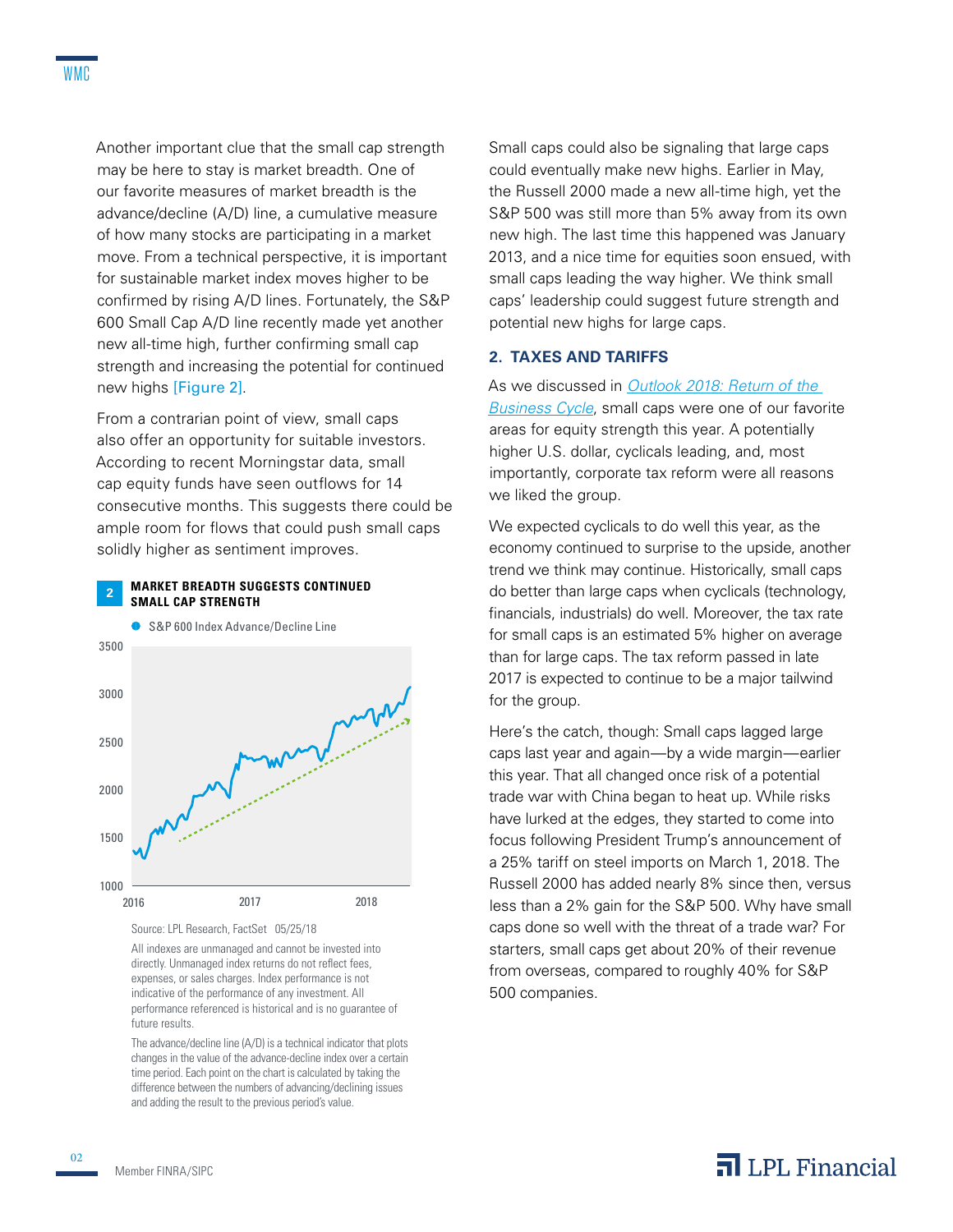#### **3. U.S. DOLLAR**

We believe the US Dollar should strengthen further (*Weekly Economic Commentary*) despite the recent bounce, partly because of rising interest rates, weak economic data overseas, and a repatriation of overseas cash. As Figure 3 shows, when the U.S. dollar strengthens, small caps tend to outperform large caps. With room for the U.S. dollar to move higher in the short term, we think this is another tailwind for small caps to potentially outperform large caps.

## CONCLUSION

We continue to favor small caps over their large cap counterparts, primarily because of tax reform, trade policy, and a potentially stronger U.S. dollar. Importantly, we are not suggesting having a larger percentage of small caps than large caps in portfolios, as small cap stocks have historically been more volatile. However, for appropriate investors, we do suggest overweighting small cap allocations relative to respective benchmarks as we look out over the rest of 2018.  $\blacksquare$ 

*Thanks to Dave Tonaszuck, CMT, for his contribution this week.*



Source: LPL Research, Bloomberg 05/18/18

All indexes are unmanaged and cannot be invested into directly. Unmanaged index returns do not reflect fees, expenses, or sales charges. Index performance is not indicative of the performance of any investment. All performance referenced is historical and is no guarantee of future results.

### $\overline{\mathbf{a}}$  LPL Financial